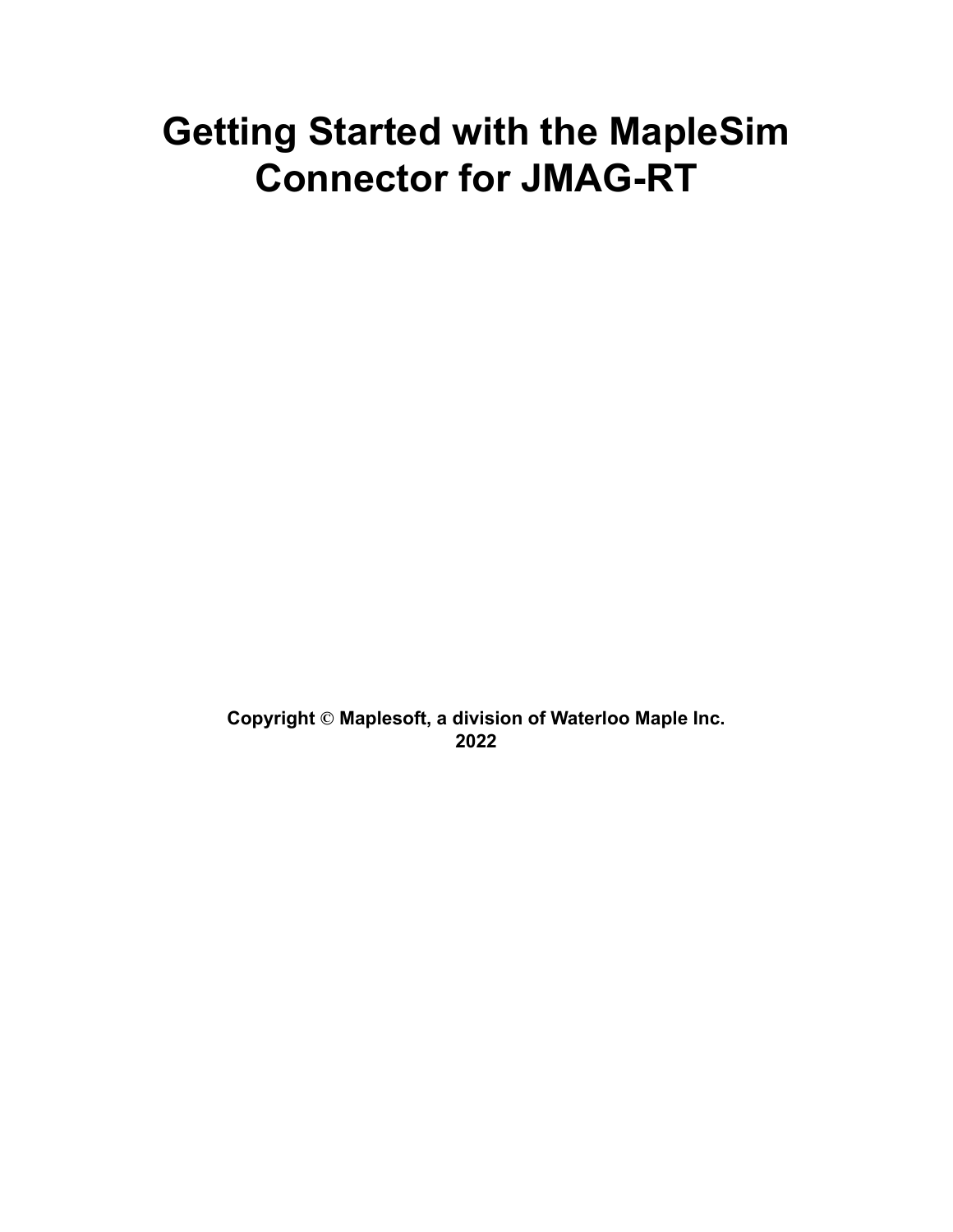## **Getting Started with the MapleSim Connector for JMAG-RT**

#### **Copyright**

Maplesoft, Maple, and MapleSim are all trademarks of Waterloo Maple Inc.

© Maplesoft, a division of Waterloo Maple Inc. 2012-2022. All rights reserved.

No part of this book may be reproduced, stored in a retrieval system, or transcribed, in any form or by any means — electronic, mechanical, photocopying, recording, or otherwise. Information in this document is subject to change without notice and does not represent a commitment on the part of the vendor. The software described in this document is furnished under a license agreement and may be used or copied only in accordance with the agreement. It is against the law to copy the software on any medium except as specifically allowed in the agreement.

JMAG is a registered trademark by JSOL Corp. in the US and other countries.

MATLAB and Simulink are registered trademarks of The MathWorks, Inc.

Linux is a registered trademark of Linus Torvalds.

Microsoft, Windows, Windows Server, Windows Vista, Excel, and Internet Explorer are registered trademarks of Microsoft Corporation.

All other trademarks are the property of their respective owners.

This document was produced using Maple and DocBook.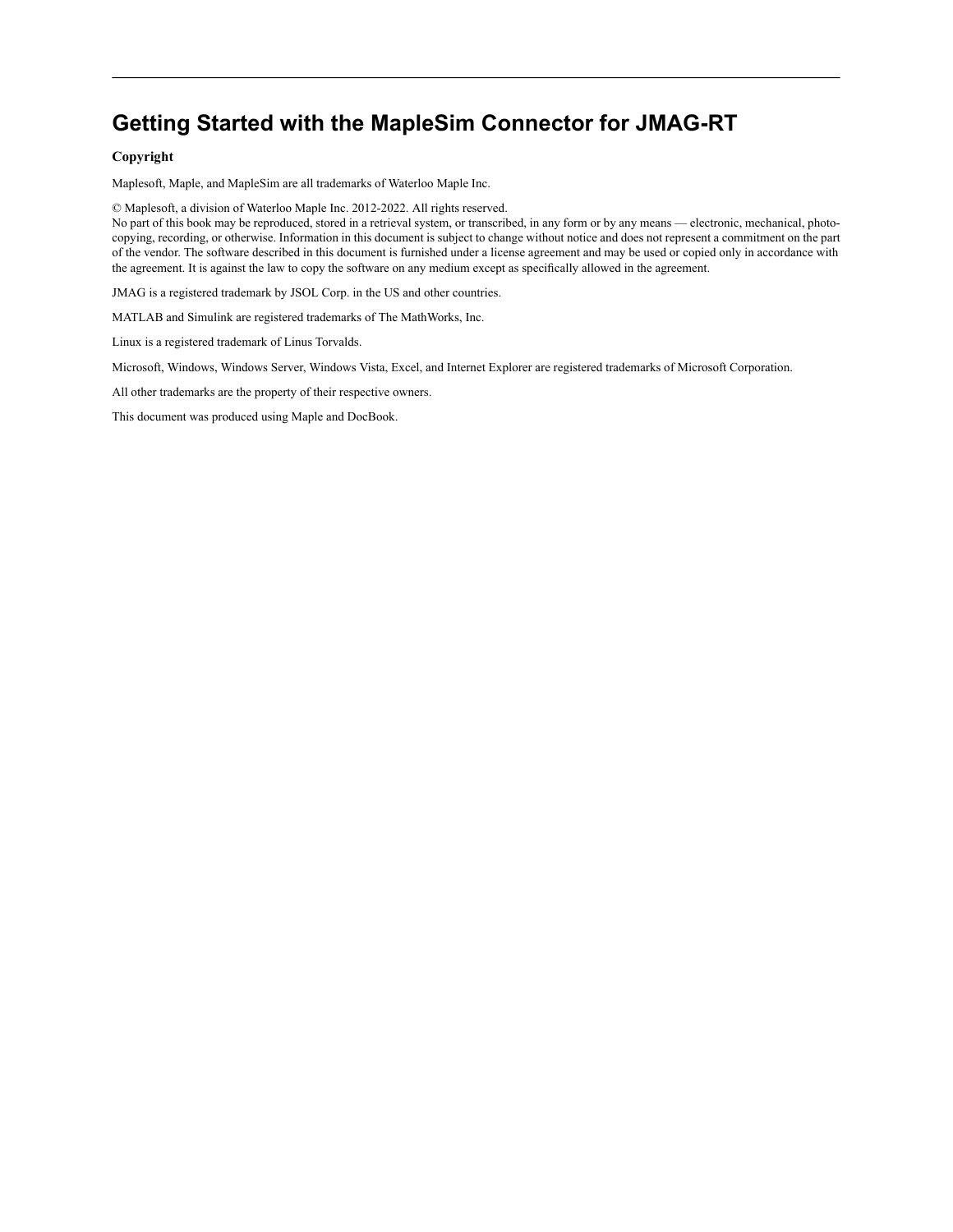## **Contents**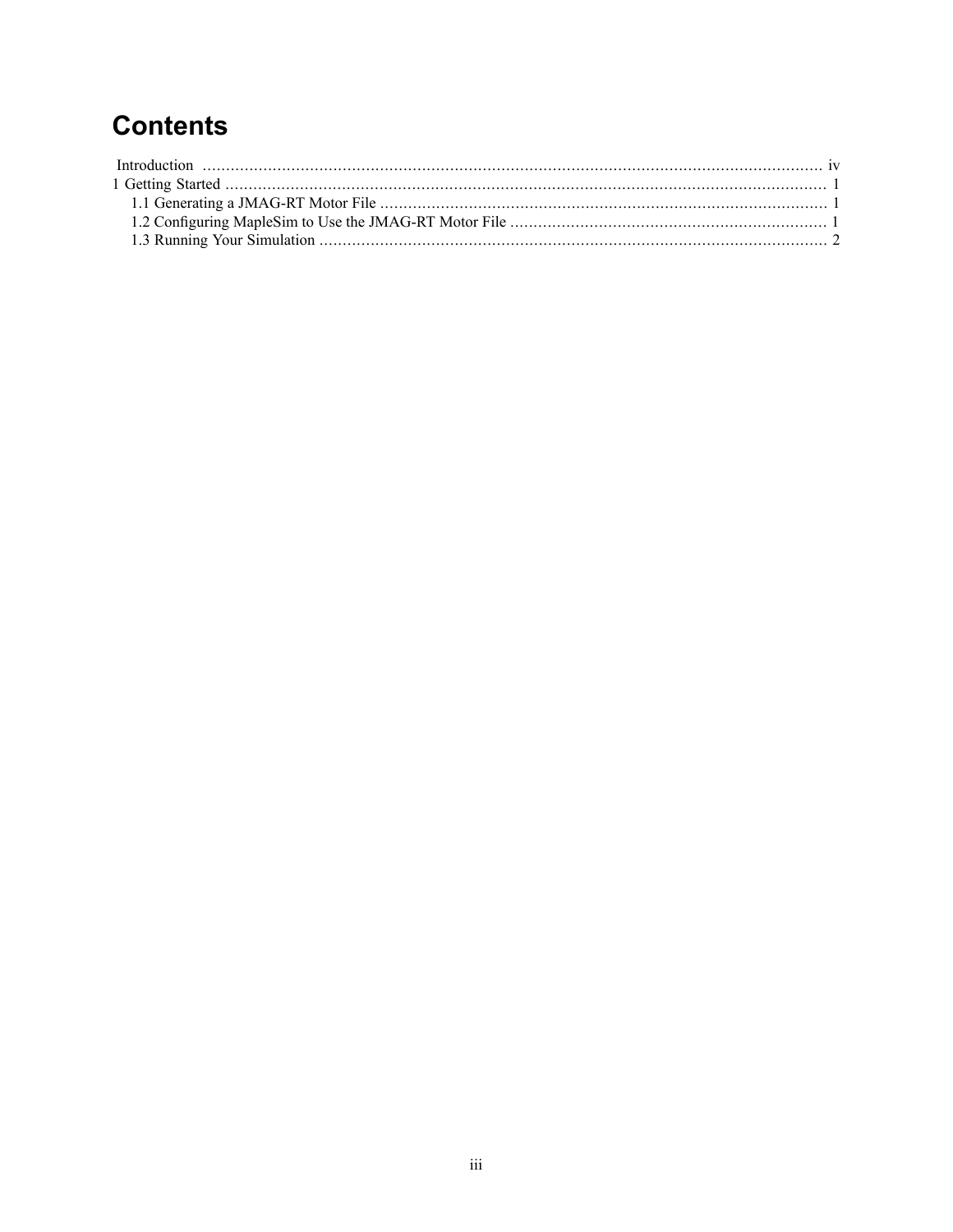# <span id="page-3-0"></span>**Introduction**

The MapleSim™ Connector for JMAG-RT simulation package provides all of the tools you need to import JMAG®- RT motor files into your MapleSim model and then use them as a component in your simulations.

## **Scope of Model Support**

MapleSim is a comprehensive modeling tool where it is possible to create models that could go beyond the scope of this Connector. In general, the MapleSim Connector for JMAG-RT supports systems of any complexity, including systems of DAEs of any index, in any mix of domains.

## **Requirements**

Requires JMAG-Designer version 19.0.

Also requires Microsoft Visual Studio.

For details on supported platforms and a complete list of system requirements, visit the Maplesoft System Requirements website at **[http://www.maplesoft.com/products/system\\_requirements.aspx](http://www.maplesoft.com/products/system_requirements.aspx)**.

<span id="page-3-1"></span>For installation instructions, see the **Install.html** file on the product disc or the website at **[http://www.maplesoft.com/documentation\\_center/installation\\_instructions.aspx](http://www.maplesoft.com/documentation_center/installation_instructions.aspx)**.

## **Library Requirements for Other Connectors**

You can export your model with a JMAG-RT component to other systems using other MapleSim connectors. For example, you can export your model to Simulink® as an S-function block using the MapleSim™ Connector or you can export your model as an FMU archive file using the MapleSim FMI Connector.

In order to do this, you first need to add the directory that contains the JMAG-RT library file (either RTTCalculator.dll or libRTTCalculator.so) to your search path. This involves appending this directory to either your PATH environment variable (for Windows) or your LD\_LIBRARY\_PATH environment variable (for Linux).

#### **To add the JMAG-RT library directory to your search path**

1. Determine your Maple installation directory.

If you are not sure where Maple is installed, perform the following steps.

- a. Start Maple.
- b. At the command prompt, enter the following command:

#### **kernelopts(mapledir);**

The output of**kernelopts(mapledir)** isthe installation directory for Maple. We will refer this directory as *\$MAPLE* for this procedure.

2. Determine the directory that contains the JMAG-RT library file for your operating system from the table below.

| <b>Operating System</b> | <b>Directory</b>                                          |
|-------------------------|-----------------------------------------------------------|
| 64-bit Windows          | <i>SMAPLE</i> \toolbox\JMAGRTConnector\bin.X86 64 WINDOWS |
| 64-bit Linux            | <i>SMAPLE</i> /toolbox/JMAGRTConnector/bin.X86 64 LINUX   |

**Note:** *\$MAPLE* is your Maple installation directory, found in step 1.

- 3. Add the library directory found in step 2 to the appropriate environment variable for your operating system.
	- For Windows, add the library directory to your PATH environment variable.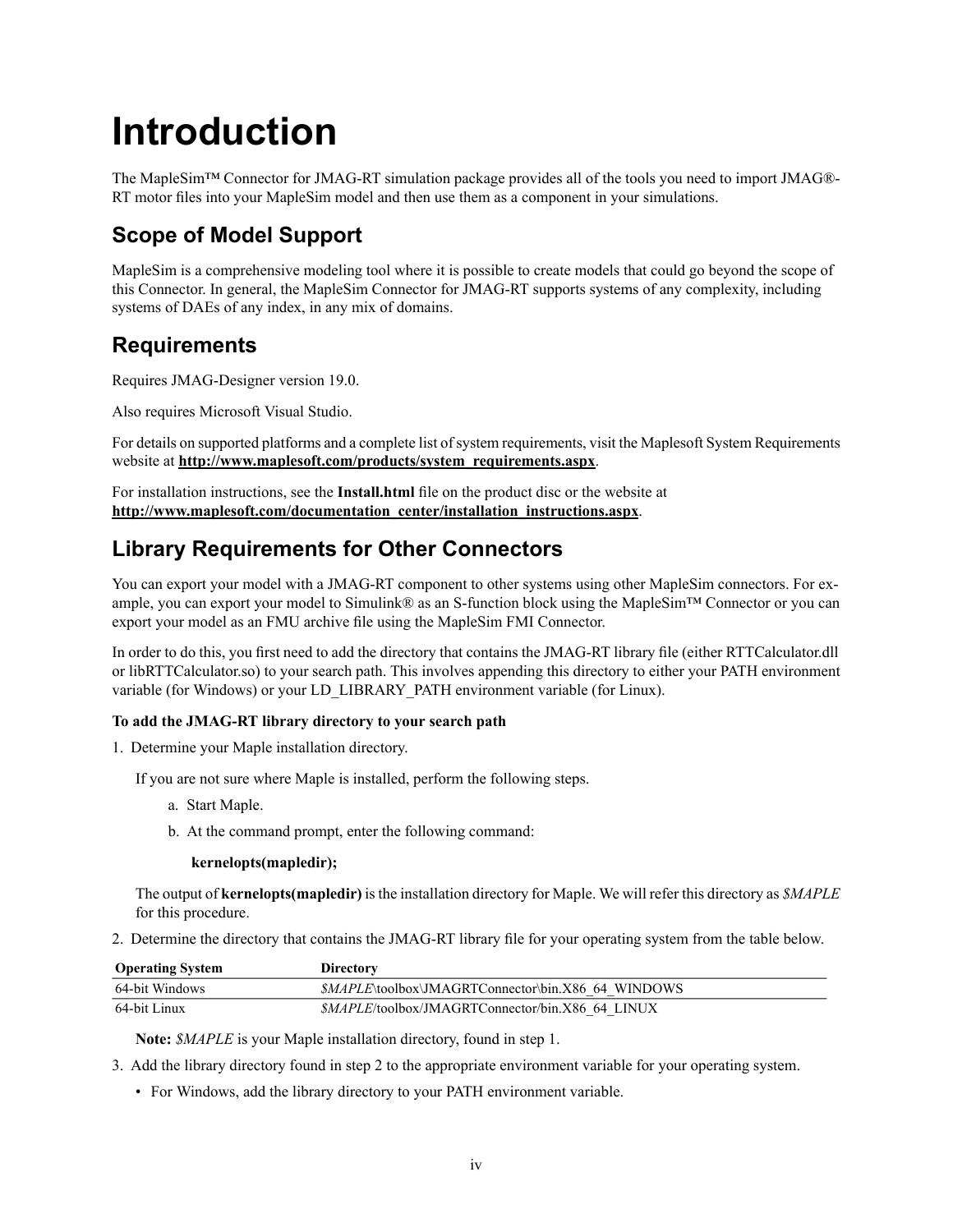• For Linux, add the library directory to your LD\_LIBRARY\_PATH environment variable.

Consult the help for your operating system for instructions on how to edit these environment variables.

4. Restart your computer.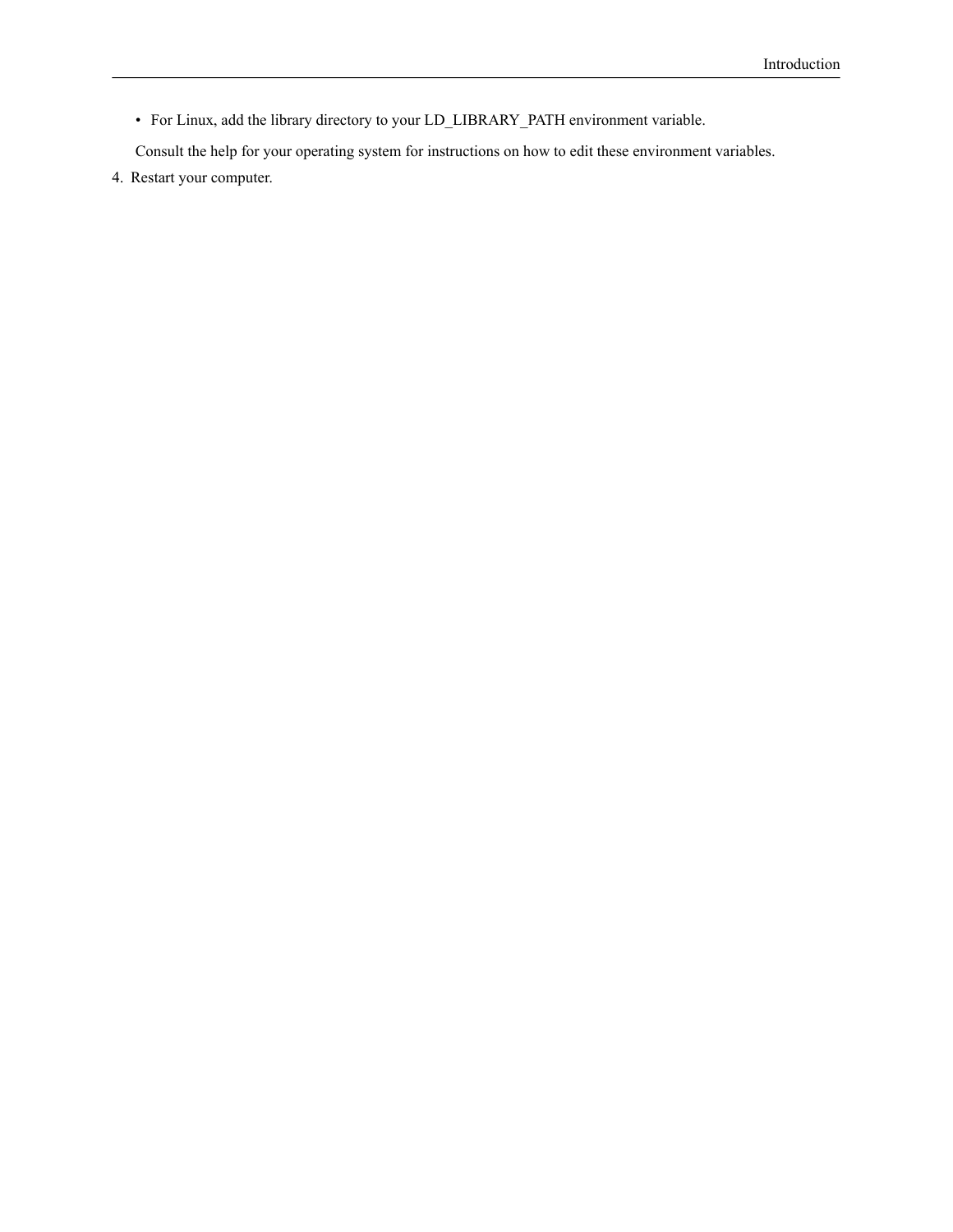## <span id="page-5-0"></span>**1 Getting Started**

This chapter describes how to use the MapleSim Connector for JMAG-RT. With this connector you configure a JMAG-RT component with a motor file created in JMAG-RT (that is, an .rtt file) and then use the component in your simulations. This is accomplished by performing the following steps.

- 1. *[Generating](#page-5-1) a JMAG-RT Motor File [\(page](#page-5-1) 1)*
- 2. *[Configuring](#page-5-2) MapleSim to Use the JMAG-RT Motor File [\(page](#page-5-2) 1)*
- 3. *Running Your [Simulation](#page-6-0) [\(page](#page-6-0) 2)*

<span id="page-5-1"></span>For information about the JMAG-RT components, refer to the MapleSimJMAGRTConnector,Overview help page.

### **1.1 Generating a JMAG-RT Motor File**

<span id="page-5-2"></span>After you have configured your motor in JMAG-RT, save the model as an .rtt file. The MapleSim Connector for JMAG-RT works directly with this file.

### **1.2 Configuring MapleSim to Use the JMAG-RT Motor File**

The code in the .rtt file is used by the JMAG-RT component to model your motor. In order for MapleSim to use this code, the .rtt file must first be attached to the model, and then the JMAG-RT component has to be configured to use the file.

#### **To configure MapleSim to use the JMAG-RT motor file:**

- 1. Open or build the MapleSim model in which you want to use the JMAG-RT motor file.
- 2. Select the **Attached Files** tab ( ).
- 3. Right-click **Documents**, and then select **Attach File**.
- 4. Browse to the location of the .rtt motor file, select it, and then click **Attach...**.

The motor file is attached to your MapleSim model in the **Documents** palette.

- 5. Select the **Library Components** tab ( ), expand the **JMAG** palette, open either the **Rotational** or **Translational** sub-palette, and then drag the desired JMAG-RT component on to the **Model Workspace**.
- 6. Select the JMAG-RT component.
- 7. Select the **Properties** tab  $\left(\left|\mathbf{E}\right|\right)$ , open the **Parameters** > **General** section, and then select the attached .rtt file from the **rtt\_filename** list.
- 8. Connect the JMAG-RT component to the other components in your model.

The JMAG-RT component is configured to simulate your motor in MapleSim using the attached motor file. To have the motor file available for future simulations, save your MapleSim model.

#### **Note:**

All JMAG-RT components have an optional **support** connection which provides a second 1D mechanical flange so that the torque/force generated by the component is applied between the two flanges.

• To enable the **support** connection, select the JMAG-RT component, select the **Properties** tab  $(|\equiv|)$ , open the **Parameters > General** section, and then select **use support**.